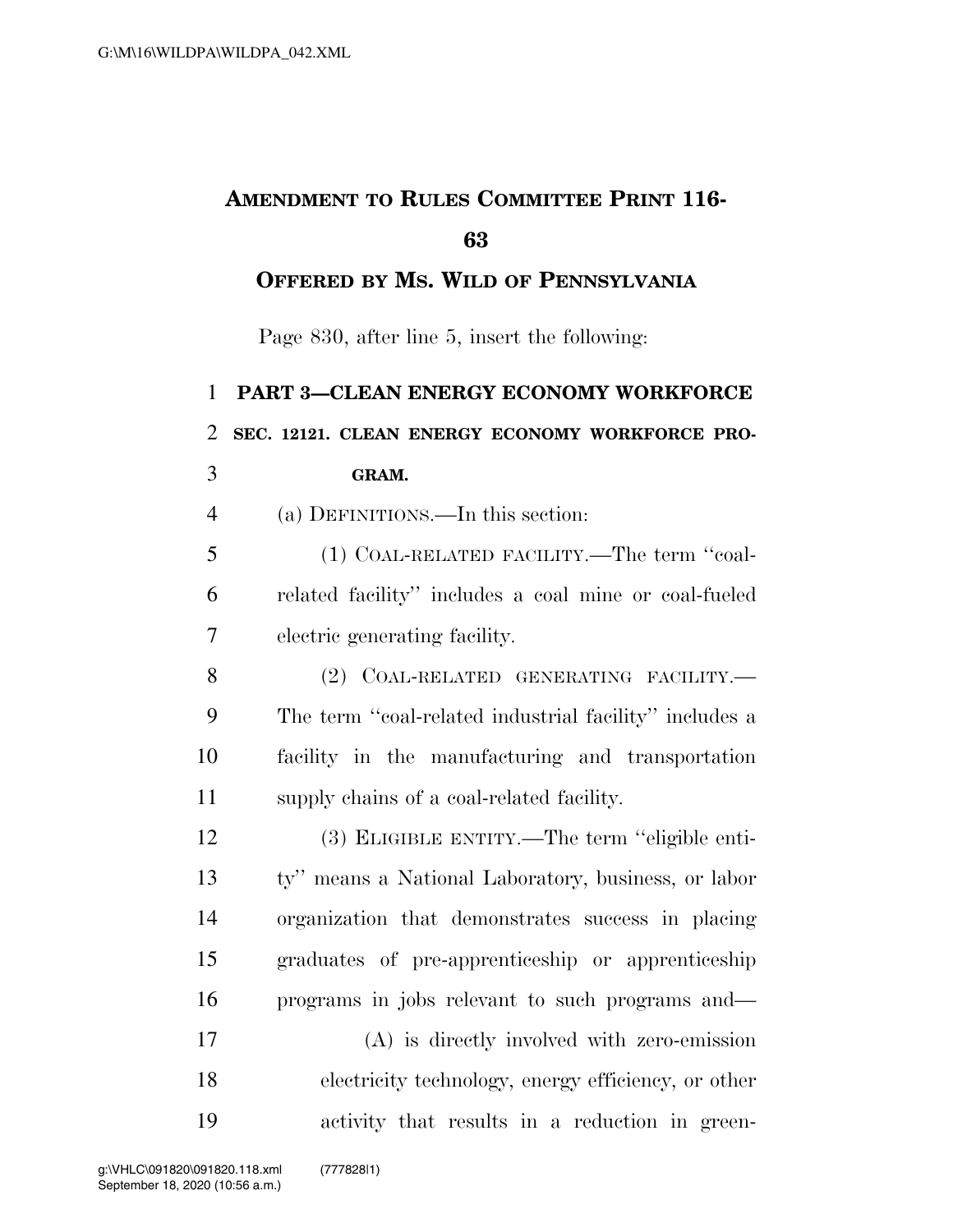| $\mathbf{1}$   | house gas emissions, as determined by the Sec-     |
|----------------|----------------------------------------------------|
| $\overline{2}$ | retary;                                            |
| $\overline{3}$ | (B) works on behalf of a business or labor         |
| $\overline{4}$ | organization that is directly involved with zero   |
| 5              | emission electricity technology, energy effi-      |
| 6              | ciency, or other activity that results in a reduc- |
| 7              | tion in greenhouse gas emissions, as determined    |
| 8              | by the Secretary;                                  |
| 9              | (C) provides services related to-                  |
| 10             | (i) zero emission electricity technology           |
| 11             | deployment and maintenance and energy              |
| 12             | efficiency;                                        |
| 13             | (ii) grid modernization; or                        |
| 14             | (iii) reduction in greenhouse gas emis-            |
| 15             | sions through the use of zero-emission en-         |
| 16             | ergy technologies;                                 |
| 17             | (D) has knowledge of technician workforce          |
| 18             | needs of a National Laboratory or covered facil-   |
| 19             | ity of the National Nuclear security Administra-   |
| 20             | tion and the associated security requirements of   |
| 21             | such laboratory or facility;                       |
| 22             | demonstrates experience in imple-<br>(E)           |
| 23             | menting and operating apprenticeship programs      |
| 24             | or pre-apprenticeship programs that provide a      |
| 25             | direct pathway to an energy-related career; or     |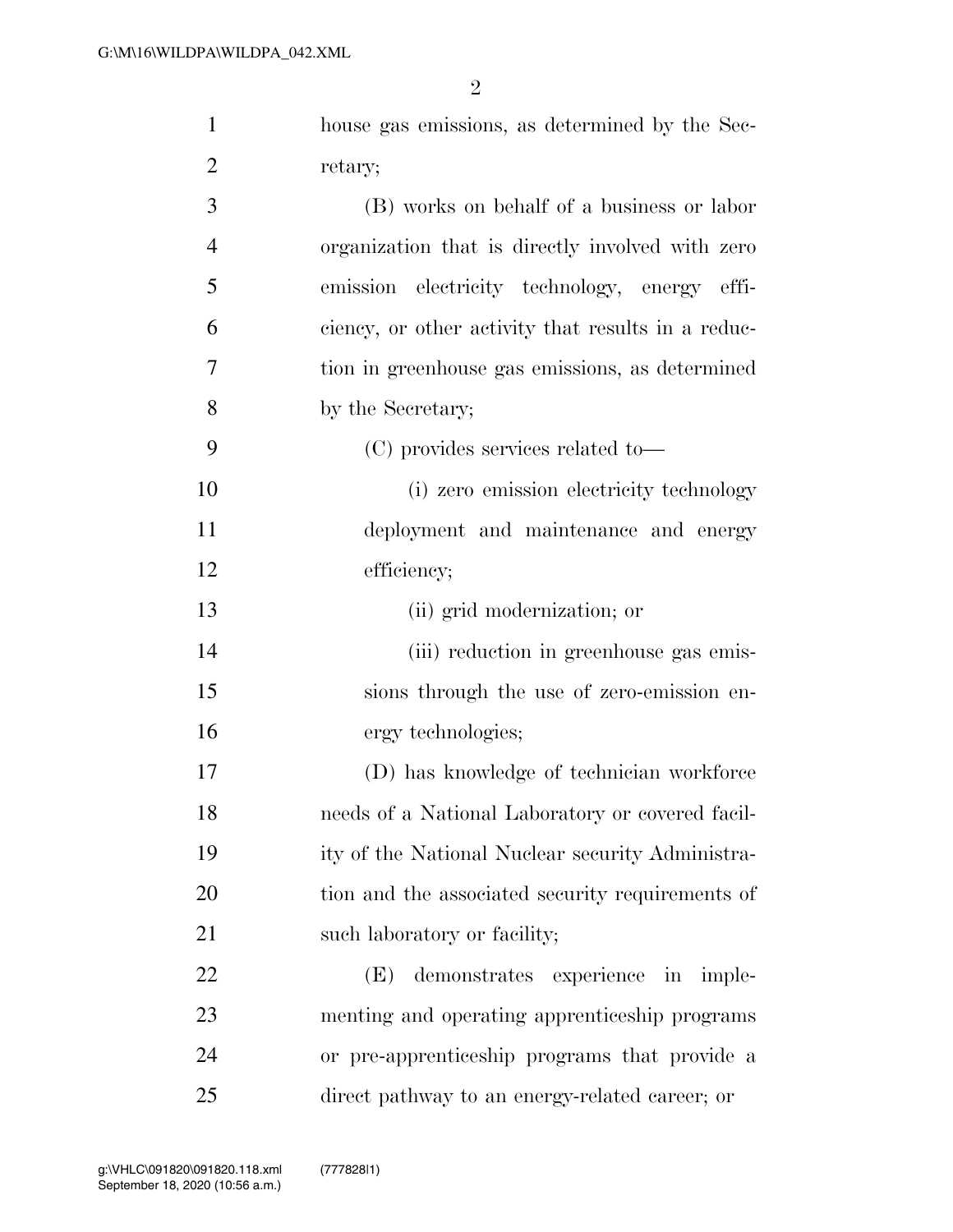| $\mathbf{1}$   | (F) demonstrates success in placing grad-                 |
|----------------|-----------------------------------------------------------|
| $\overline{2}$ | uates of pre-apprenticeship or apprenticeship             |
| 3              | programs in jobs relevant to such programs.               |
| 4              | (4) ENERGY TRANSITION WORKER.—The term                    |
| 5              | "Energy Transition Worker" means a worker, in-            |
| 6              | cluding workers employed by contractors or sub-           |
| 7              | contractors, terminated, laid off from employment,        |
| 8              | or whose work hours have been reduced, on or after        |
| 9              | the date of enactment of this Act, from a coal-re-        |
| 10             | lated facility, coal-related industrial facility or other |
| 11             | energy related entity.                                    |
| 12             | (5) NATIONAL LABORATORY.—The term "Na-                    |
| 13             | tional Laboratory" means any of the following lab-        |
| 14             | oratories owned by the Department of Energy:              |
| 15             | (A) Ames Laboratory.                                      |
| 16             | (B) Argonne National Laboratory.                          |
| 17             | (C) Brookhaven National Laboratory.                       |
| 18             | (D) Fermi National Accelerator Labora-                    |
| 19             | tory.                                                     |
| 20             | (E) Idaho National Laboratory.                            |
| 21             | (F) Lawrence Berkeley National Labora-                    |
| 22             | tory.                                                     |
| 23             | (G) Lawrence Livermore National Labora-                   |
| 24             | tory.                                                     |

(H) Los Alamos National Laboratory.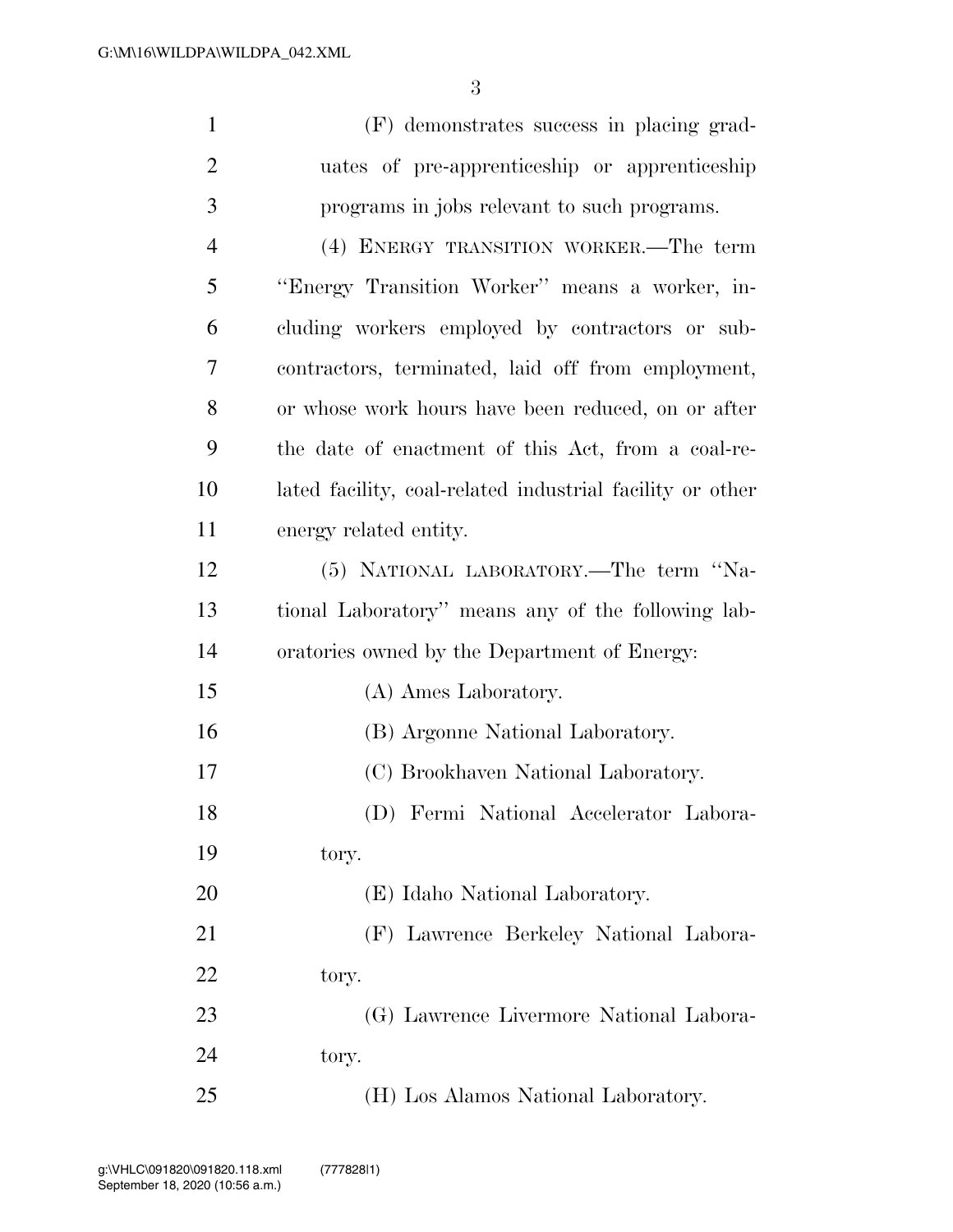| $\mathbf{1}$   | (I) National Energy Technology Labora-                      |
|----------------|-------------------------------------------------------------|
| $\overline{2}$ | tory.                                                       |
| 3              | (J) National Renewable Energy Labora-                       |
| $\overline{4}$ | tory.                                                       |
| 5              | (K) Oak Ridge National Laboratory.                          |
| 6              | (L) Pacific Northwest National Labora-                      |
| 7              | tory.                                                       |
| 8              | (M) Princeton Plasma Physics Laboratory.                    |
| 9              | (N) Sandia National Laboratories.                           |
| 10             | (O) Savannah River National Laboratory.                     |
| 11             | (P) Stanford Linear Accelerator Center.                     |
| 12             | (Q) Thomas Jefferson National Accel-                        |
| 13             | erator Facility.                                            |
| 14             | (6) PROGRAM.—The term "program" means                       |
| 15             | the program established under subsection (b).               |
| 16             | (b) ESTABLISHMENT.—The Secretary of Energy, in              |
| 17             | consultation with the Secretary of Labor, shall establish   |
|                | 18 a program to provide competitively awarded cost shared   |
| 19             | grants to eligible entities to pay for pre-apprenticeship   |
| 20             | training for individuals or on-the-job training of a new or |
| 21             | existing employee—                                          |
| 22             | (1) to work in zero emission electricity genera-            |
| 23             | tion, energy efficiency, or grid modernization;             |
| 24             | $(2)$ to work otherwise on the reduction of green-          |
| 25             | house gas emissions; or                                     |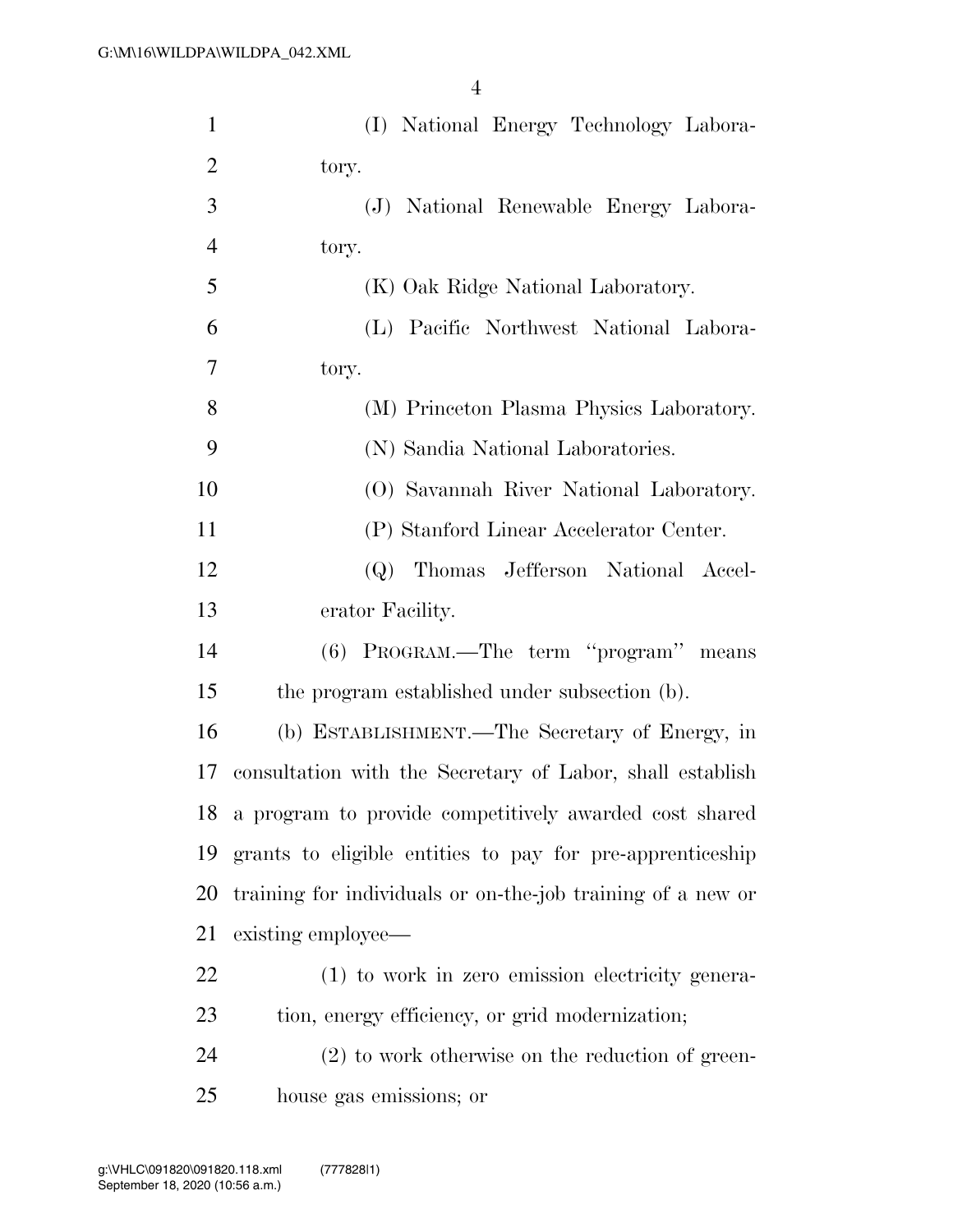(3) to participate in a pre-apprenticeship pro- gram that provides a direct pathway to an energy- related career in construction through one or more apprenticeship programs. (c) GRANTS.— (1) IN GENERAL.—An eligible entity desiring a grant under the program shall submit to the Sec- retary of Energy an application at such time, in such manner, and containing such information a the Secretary of Energy may require. (2) PRIORITY FOR TARGETED COMMUNITIES.— In providing grants under the program, the Sec- retary of Energy shall give priority to an eligible en- tity that— (A) recruits employees— (i) from the 1 or more communities

 that are served by the eligible entity; and 18 (ii) that are minorities, women, vet- erans, individuals from Indian Tribes or Tribal organizations, or energy transition workers; (B) provides trainees with the opportunity to obtain real-world experience; or

(C) has fewer than 100 employees; and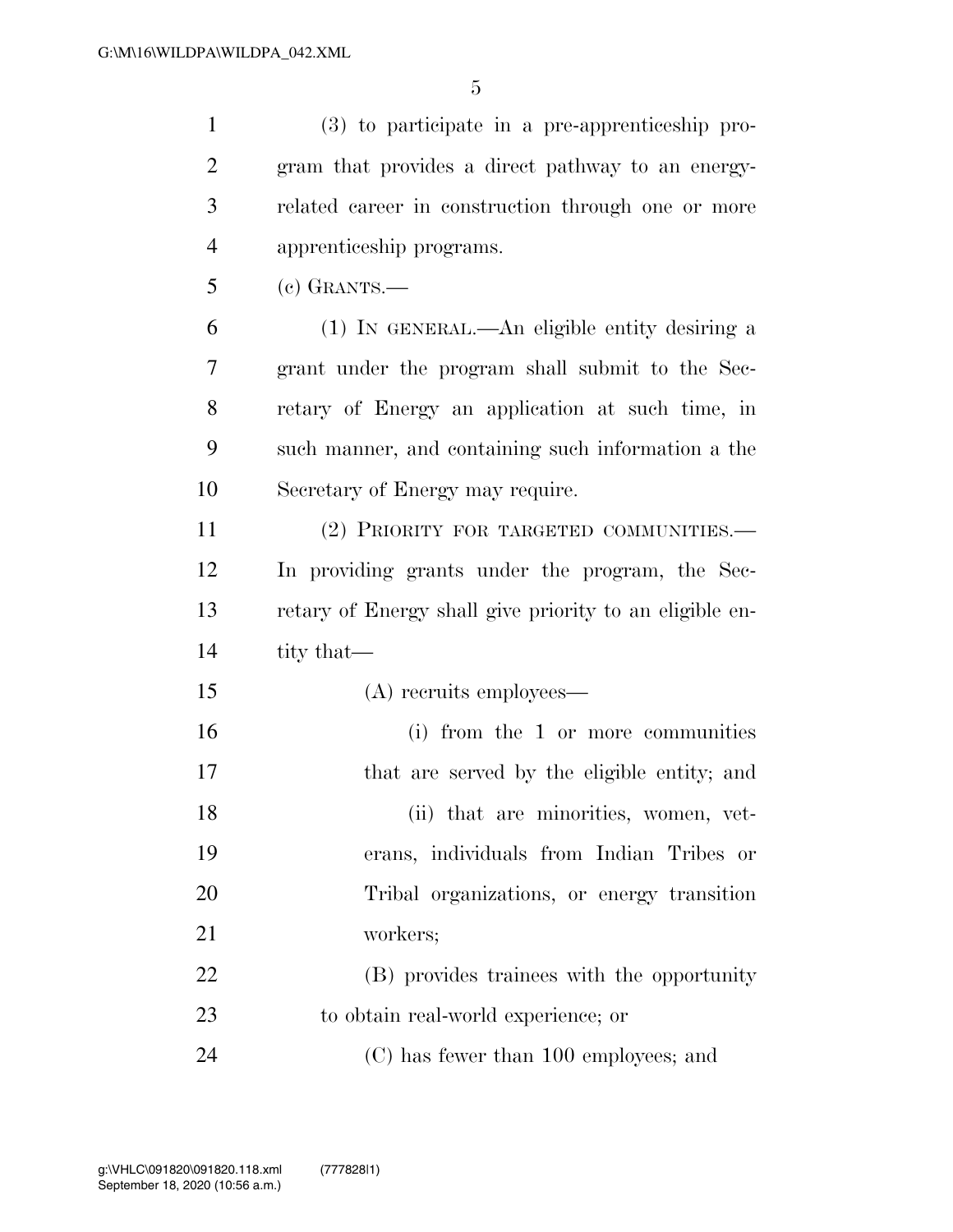| $\mathbf{1}$   | (D) in the case of a pre-apprenticeship       |
|----------------|-----------------------------------------------|
| $\overline{2}$ | program, demonstrates—                        |
| 3              | (i) a multi-year record of successfully       |
| $\overline{4}$ | recruiting energy transition workers, mi-     |
| 5              | norities, women, and veterans for training    |
| 6              | and supporting such individuals to a suc-     |
| 7              | cessful completion of a pre-apprenticeship    |
| 8              | program; and                                  |
| 9              | (ii) a successful multi-year record of        |
| 10             | placing the majority of pre-apprenticeship    |
| 11             | program graduates into apprenticeship         |
| 12             | programs in the construction industry.        |
| 13             | (3) USE OF GRANT FOR FEDERAL SHARE.-          |
| 14             | (A) IN GENERAL.—An eligible entity shall      |
| 15             | use a grant received under the program to—    |
| 16             | (i) pay the Federal share of the cost         |
| 17             | of providing pre-apprenticeship training or   |
| 18             | on-the-job training for an individual, in ac- |
| 19             | cordance with subparagraph $(B)$ ; or         |
| 20             | (ii) in the case of a pre-apprenticeship      |
| 21             | program-                                      |
| 22             | (I) recruiting minorities, women,             |
| 23             | and veterans for training;                    |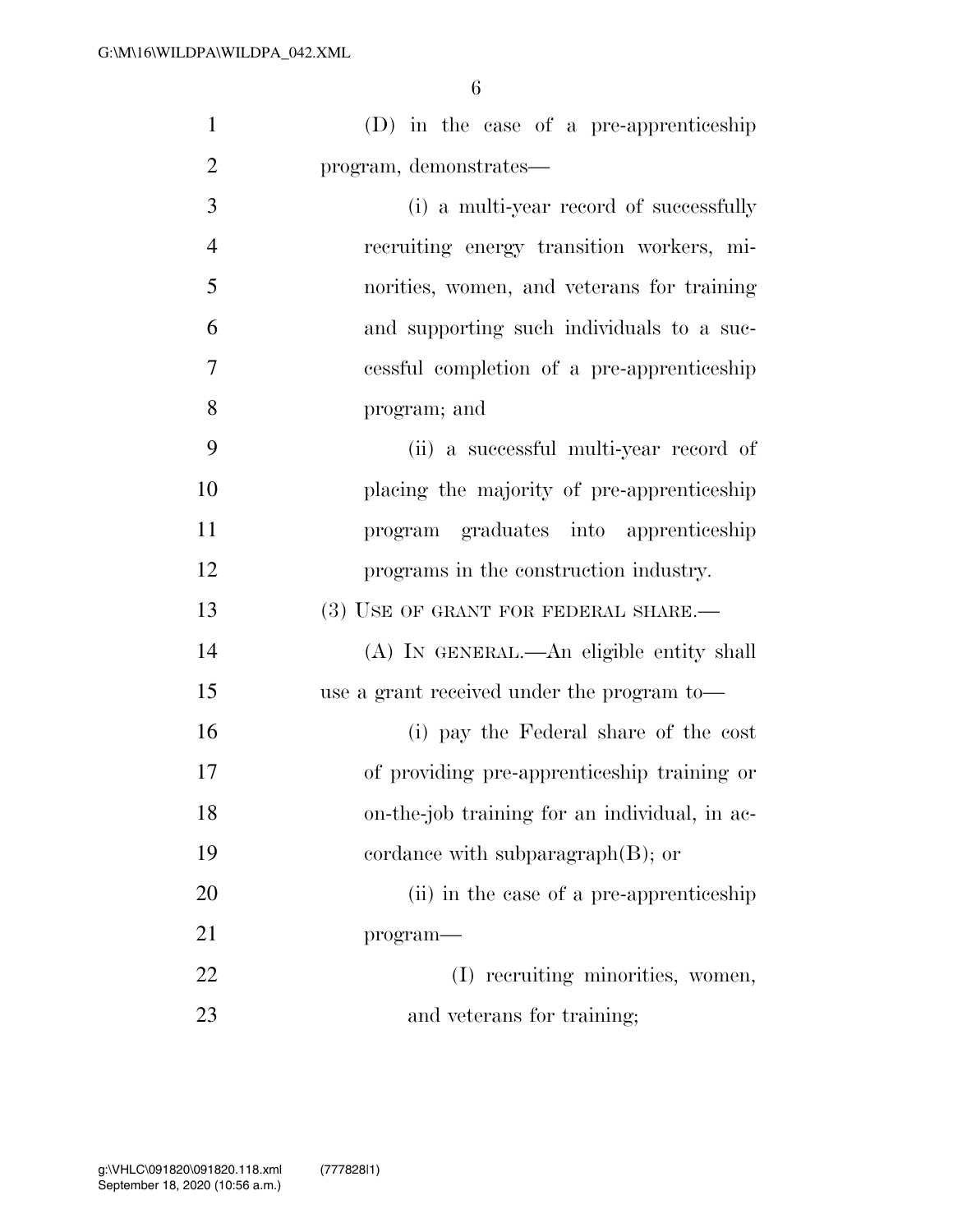| $\mathbf{1}$   | (II) supporting those individuals             |
|----------------|-----------------------------------------------|
| $\overline{2}$ | in the successful completion of the           |
| 3              | pre-apprenticeship program; and               |
| $\overline{4}$ | (III) carrying out any other ac-              |
| 5              | tivity of the pre-apprenticeship pro-         |
| 6              | gram, as determined to be appropriate         |
| 7              | by the Secretary of Labor, in con-            |
| 8              | sultation with the Secretary.                 |
| 9              | (B) FEDERAL SHARE AMOUNT.—The Fed-            |
| 10             | eral share described in subparagraph $(A)(i)$ |
| 11             | shall not exceed—                             |
| 12             | (i) in the case of an eligible entity         |
| 13             | with 20 or fewer employees, 45 percent of     |
| 14             | the cost of on-the-job-training for an em-    |
| 15             | ployee;                                       |
| 16             | (ii) in the case of an eligible entity        |
| 17             | with not fewer than 21 employees and not      |
| 18             | more than 99 employees, 37.5 percent of       |
| 19             | the cost of on-the-job-training for an em-    |
| 20             | ployee;                                       |
| 21             | (iii) in the case of an eligible entity       |
| 22             | with not fewer than 100 employees, 20         |
| 23             | percent of the cost of on-the-job-training    |
| 24             | for an employee; and                          |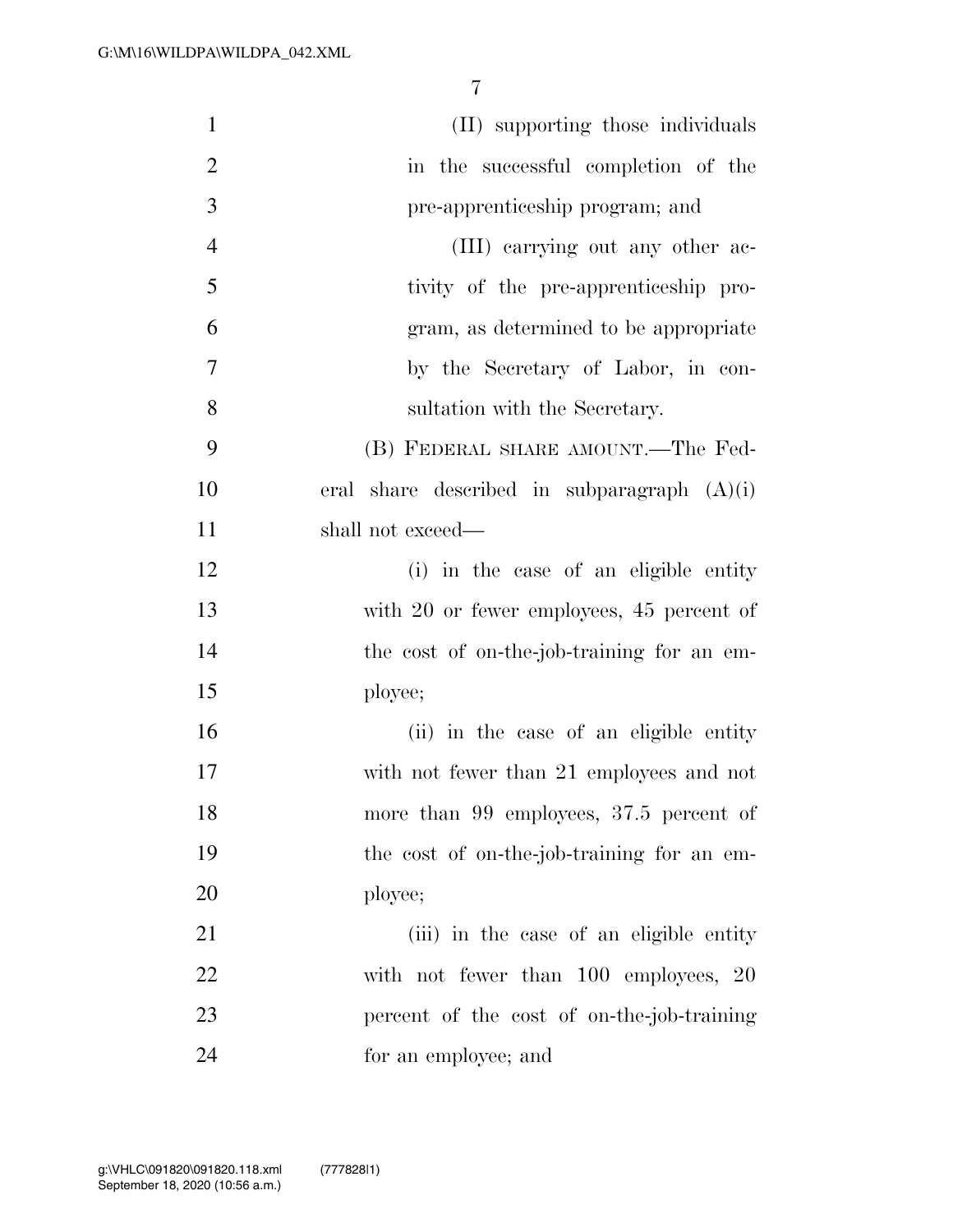| $\mathbf{1}$   | (iv) in the case of an eligible entity                 |
|----------------|--------------------------------------------------------|
| $\overline{2}$ | that administers a pre-apprenticeship pro-             |
| 3              | gram, 75 percent of the cost of the pre-ap-            |
| $\overline{4}$ | prenticeship program.                                  |
| 5              | EMPLOYER PAYMENT OF NON-FEDERAL<br>(4)                 |
| 6              | SHARE.-                                                |
| 7              | (A) IN GENERAL.—The non-Federal share                  |
| 8              | of the cost of providing on-the-job training for       |
| 9              | an employee under a grant received under the           |
| 10             | program shall be paid in cash or in kind by the        |
| 11             | employer of the employee receiving the training        |
| 12             | or by a nonprofit organization.                        |
| 13             | (B) INCLUSIONS.—The non-Federal share                  |
| 14             | described in subparagraph $(A)$ may include the        |
| 15             | amount of wages paid by the employer to the            |
| 16             | employee during the time that the employee is          |
| 17             | receiving on-the-job training, as fairly evaluated     |
| 18             | by the Secretary of Labor.                             |
| 19             | (5) CONSTRUCTION.—In providing grants under            |
| 20             | the program for training, recruitment, and support     |
| 21             | relating to construction, eligible entities shall only |
| 22             | include pre-apprenticeship programs that have an       |
| 23             | articulation agreement with one or more apprentice-    |
| 24             | ship programs.                                         |